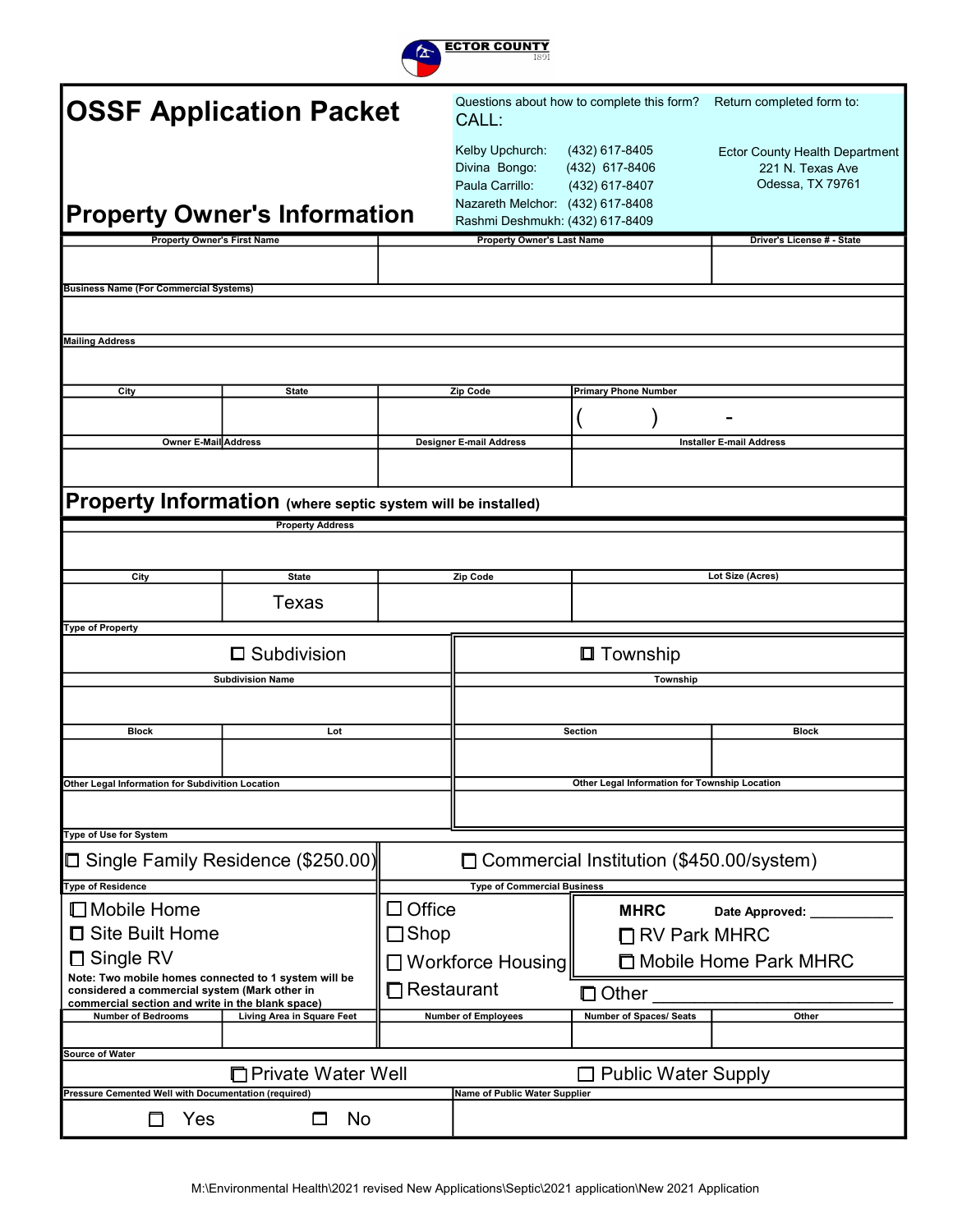

| <b>System Information</b>       |                         |                                                                                                                |                                     |                      |
|---------------------------------|-------------------------|----------------------------------------------------------------------------------------------------------------|-------------------------------------|----------------------|
| <b>Reason for Application</b>   |                         |                                                                                                                |                                     |                      |
|                                 | □ Installing New System |                                                                                                                | □ Replacing Existing System         |                      |
| <b>Type of Treatment System</b> |                         |                                                                                                                | <b>Pump Tank</b>                    |                      |
| $\Box$ Septic Tank              | □ Aerobic               | <b>口 Other</b>                                                                                                 | $\Box$ Yes                          | $\square$ No         |
| <b>Type of Disposal System</b>  |                         |                                                                                                                |                                     |                      |
| □ Leaching Chamber              |                         | $\Box$ Soil Substitution                                                                                       |                                     |                      |
| $\square$ Trench                | $\square$ Bed           |                                                                                                                | $\Box$ Bed                          | $\Box$ Trench        |
| □ Surface Application           |                         | Other                                                                                                          |                                     |                      |
| <b>Maximum GPD</b>              | <b>Number of Tanks</b>  | <b>Size of Tanks in Gallons</b>                                                                                | <b>Number of Panels</b>             | Panel Length in Feet |
|                                 |                         |                                                                                                                |                                     |                      |
| Using Water Saving Devices      | <b>Variance Needed</b>  |                                                                                                                | <b>Describe Reason for Variance</b> |                      |
| $\Box$ Yes                      |                         |                                                                                                                |                                     |                      |
| $\square$ No                    |                         |                                                                                                                |                                     |                      |
| <b>Site Evaluator's Name</b>    |                         | <b>TCEQ Licence Number</b>                                                                                     | <b>Phone Number</b>                 |                      |
|                                 |                         |                                                                                                                |                                     |                      |
| lInstaller's Name               |                         | TCEQ Licence Number                                                                                            | <b>Phone Number</b>                 |                      |
|                                 |                         |                                                                                                                |                                     |                      |
| <b>Designer's Name</b>          |                         | Texas Licence Number                                                                                           | <b>Phone Number</b>                 |                      |
|                                 |                         |                                                                                                                |                                     |                      |
| Designer's Stamp of Approval    |                         |                                                                                                                |                                     |                      |
|                                 |                         |                                                                                                                |                                     |                      |
|                                 |                         |                                                                                                                |                                     |                      |
|                                 |                         | I certify that I have reviewed the planning materials within                                                   |                                     |                      |
|                                 |                         | this OSSF Application Packet and that they are in                                                              |                                     |                      |
|                                 |                         | compliance with the commission's On-Site Sewage Facility                                                       |                                     |                      |
| Rules, TAC 30, Chapter 285.     |                         |                                                                                                                |                                     |                      |
|                                 |                         |                                                                                                                |                                     |                      |
|                                 |                         |                                                                                                                |                                     |                      |
| <b>Certification</b>            |                         |                                                                                                                |                                     |                      |
|                                 |                         | I certify that the above statements are true and correct to the best of my knowledge. Authorization is hereby  |                                     |                      |
|                                 |                         | given to the Ector County Health Department to enter upon the above described property for the purpose of      |                                     |                      |
|                                 |                         | lot evaluation and inspection of the On-Site Sewage Facility and that a permit to operate the facility will be |                                     |                      |
|                                 |                         | granted following successful inspection of the installed system, which indicates that the system was installed |                                     |                      |
|                                 |                         | in compliance with the commission's On-Site Sewage Facility Rules, TAC 30, Chapter 285. For commercial         |                                     |                      |
|                                 |                         | applications, I understand that the Permit will be conditioned with a requirement for construction of          |                                     |                      |
|                                 |                         | permanent drive over protection for the tank and drainfield.                                                   |                                     |                      |
| <b>Owner's Signature</b>        |                         |                                                                                                                |                                     | Date of Signature    |
|                                 |                         |                                                                                                                |                                     |                      |
| Owner Signature (not installer) |                         |                                                                                                                | <b>Printed Name</b>                 |                      |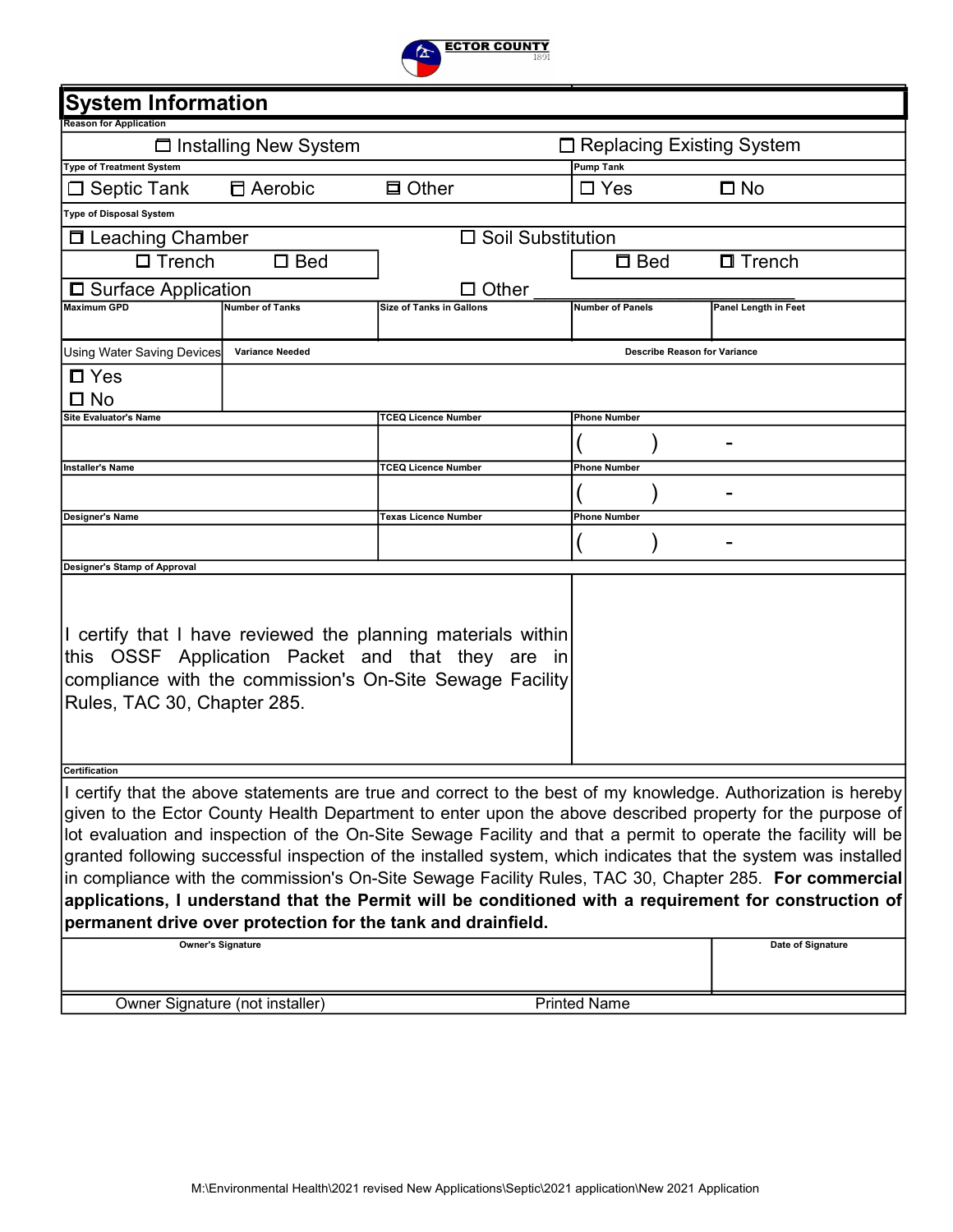Owner's Name: \_\_\_\_\_\_\_\_\_\_\_\_\_\_\_\_\_\_\_\_\_\_\_\_\_\_\_\_\_\_\_\_\_\_\_\_\_\_\_\_\_\_\_\_\_\_\_\_\_\_\_\_\_ First Name Last Name

This application has been reviewed by the Ector County Engineering Department and it is determined the proposed development is not within an identified floodplain of Ector County. This certificate exempts the applicant from development standards required by Ector County floodplain management regulations. Work is hereby authorized to proceed on the following property:

|                             | Street #                      | <b>Street Name</b> | City                               |
|-----------------------------|-------------------------------|--------------------|------------------------------------|
| Legal Address:              | Section: Block: OR            |                    | Block: Lot:                        |
| Acreage: ______             | Subdivision Name or Township: |                    | (Example: Westland $1st$ or T-2-S) |
| Meets & Bounds Description: |                               |                    |                                    |

The Ector County Engineering Department has compared the proposed area of construction with Floodplain maps and has determined the following:

- $\Box$  Outside Floodplain (construction is permitted)
- $\Box$  Within Floodplain (special septic tank requirements needed)
- $\Box$  Within Floodway (construction is not permitted, unless a replacement system)

#### **Warning:**

**Flood hazard maps and other flood data used by the Ector County Engineering Department in evaluating flood hazards to proposed developments are considered reasonable and accurate for regulatory purposes and are based upon the best available scientific and engineering data. On rare occasions, greater floods can and will occur and flood heights may be increased by manmade or natural causes. This exemption certificate does not imply that developments outside the identified areas of special flood hazard will be free from flooding or flood damage. Issuance of this exemption certificate shall not create liability on the part of Ector County in the event flooding or flood damage does occur.** 

Acknowledgement of Warning by Owner or Agent

Ector County Engineering Department

\_\_\_\_\_\_\_\_\_\_\_\_\_\_\_\_\_\_\_\_\_\_\_\_\_ \_\_\_\_\_\_\_\_\_\_\_\_\_\_\_\_\_ Date of Issuance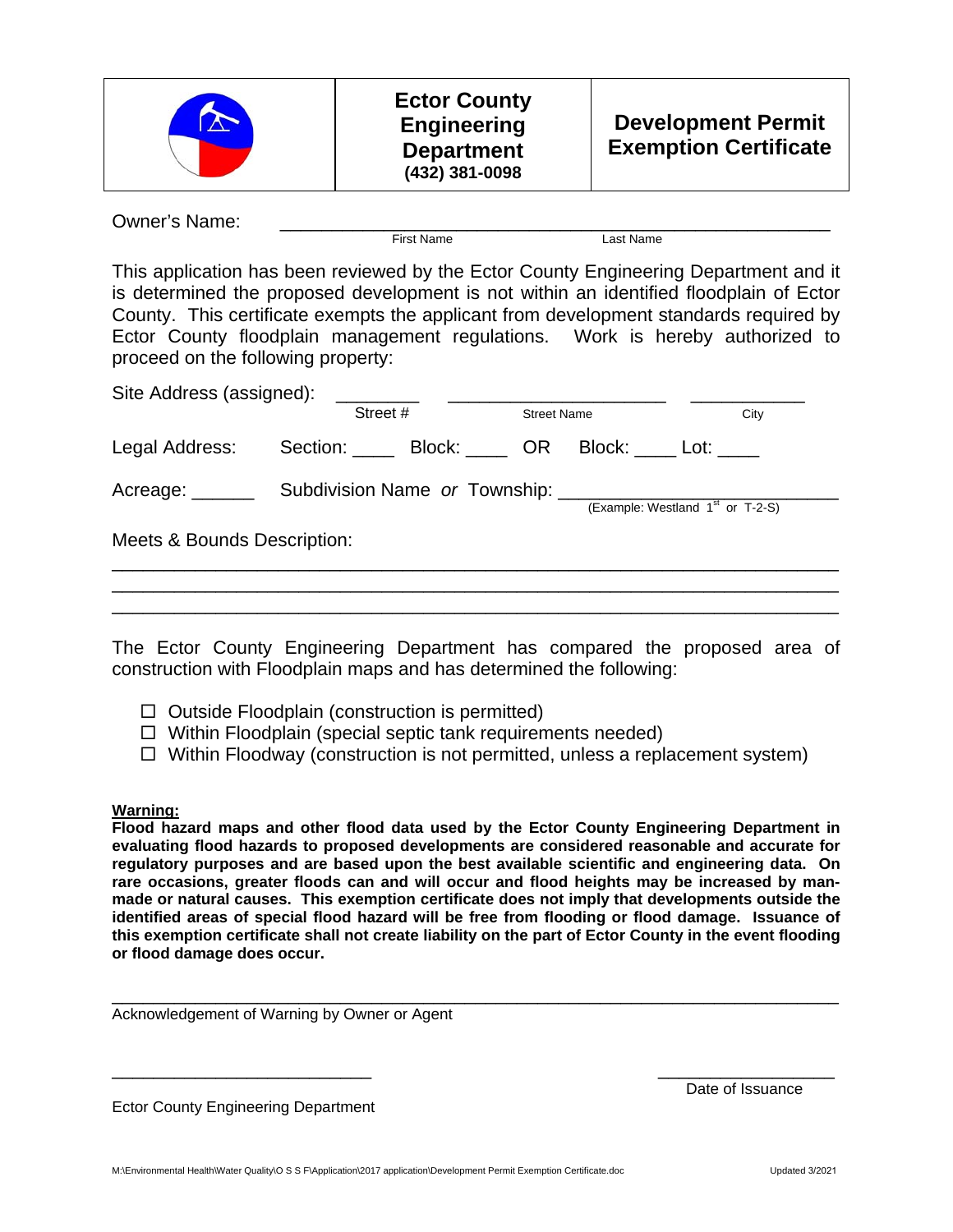

### Ector County Health Department

**221 N. Texas Ave. Odessa, TX 79761** 

Office: (432) 617-8404 or (432) 617-8405

# **OSSF Site Evaluation Checklist**

|                         | <b>Property Owner's Name</b> |                                    |                                                                              |                                                                                                                                                                                                                                                                                                                                                                                                                                                                              |          |
|-------------------------|------------------------------|------------------------------------|------------------------------------------------------------------------------|------------------------------------------------------------------------------------------------------------------------------------------------------------------------------------------------------------------------------------------------------------------------------------------------------------------------------------------------------------------------------------------------------------------------------------------------------------------------------|----------|
| <b>Site Address</b>     |                              |                                    | First                                                                        | Last                                                                                                                                                                                                                                                                                                                                                                                                                                                                         |          |
|                         |                              | Street #                           | <b>Street Name</b>                                                           | City                                                                                                                                                                                                                                                                                                                                                                                                                                                                         | Zip Code |
| <b>Site Evaluation:</b> |                              | comments column.                   |                                                                              | At least two soil borings / backhoe pits must be taken at <b>opposite ends</b> of the area to be<br>used for the soil absorption system, and shall be excavated to a depth of 2 feet below<br>the bottom of the proposed trench, or to a restrictive horizon, whichever is less. A copy<br>of the test results and the scaled drawing must be enclosed. The following information<br>must be included. Attach results of sieve analysis if performed. Indicate soil color in |          |
|                         |                              | soil boring / backhoe pit).        |                                                                              | Soil texture analysis; indicate % gravel or rock TAC 285.30(b)(1)(B)(describe on test results table for each                                                                                                                                                                                                                                                                                                                                                                 |          |
| В.                      |                              |                                    |                                                                              | Soil structure analysis (describe on test results table for each soil boring / backhoe pit).                                                                                                                                                                                                                                                                                                                                                                                 |          |
| C.                      |                              | boring / backhoe pit).             |                                                                              | Depth of test. Soils without at least 24" of suitable soil beneath the proposed drainfield must be<br>considered unsuitable (indicate with solid line, the depth of evaluation on test results table for each soil                                                                                                                                                                                                                                                           |          |
| D.                      |                              |                                    |                                                                              | Restrictive horizon evaluation (indicate on test results table for each soil boring / backhoe pit).                                                                                                                                                                                                                                                                                                                                                                          |          |
| Е.                      |                              | Groundwater evaluation.            |                                                                              |                                                                                                                                                                                                                                                                                                                                                                                                                                                                              |          |
| F.                      |                              | (show the results on the drawing). |                                                                              | Topography; measure ground surface elevation changes within 50 feet of the drainfield, at 4 locations                                                                                                                                                                                                                                                                                                                                                                        |          |
| G.                      |                              | Flood hazard.                      |                                                                              |                                                                                                                                                                                                                                                                                                                                                                                                                                                                              |          |
| Н.                      |                              |                                    | Vegetation (describe vegetative cover that is present).                      |                                                                                                                                                                                                                                                                                                                                                                                                                                                                              |          |
|                         |                              |                                    | Easements, water lines and bodies of water must be identified and described. |                                                                                                                                                                                                                                                                                                                                                                                                                                                                              |          |
| J.                      |                              |                                    | Location of all buildings (existing or proposed with applicable dimensions). |                                                                                                                                                                                                                                                                                                                                                                                                                                                                              |          |
| Κ.                      |                              |                                    | All separation distances identified in TAC 285 Table X must be shown.        |                                                                                                                                                                                                                                                                                                                                                                                                                                                                              |          |
|                         |                              |                                    | All water wells on the site and neighboring properties, within 150 feet.     |                                                                                                                                                                                                                                                                                                                                                                                                                                                                              |          |
|                         | <b>Planning Materials:</b>   |                                    | specified on the Schematic of Lot or Tract of land.                          | A copy of the construction drawing must be enclosed and shall include those items                                                                                                                                                                                                                                                                                                                                                                                            |          |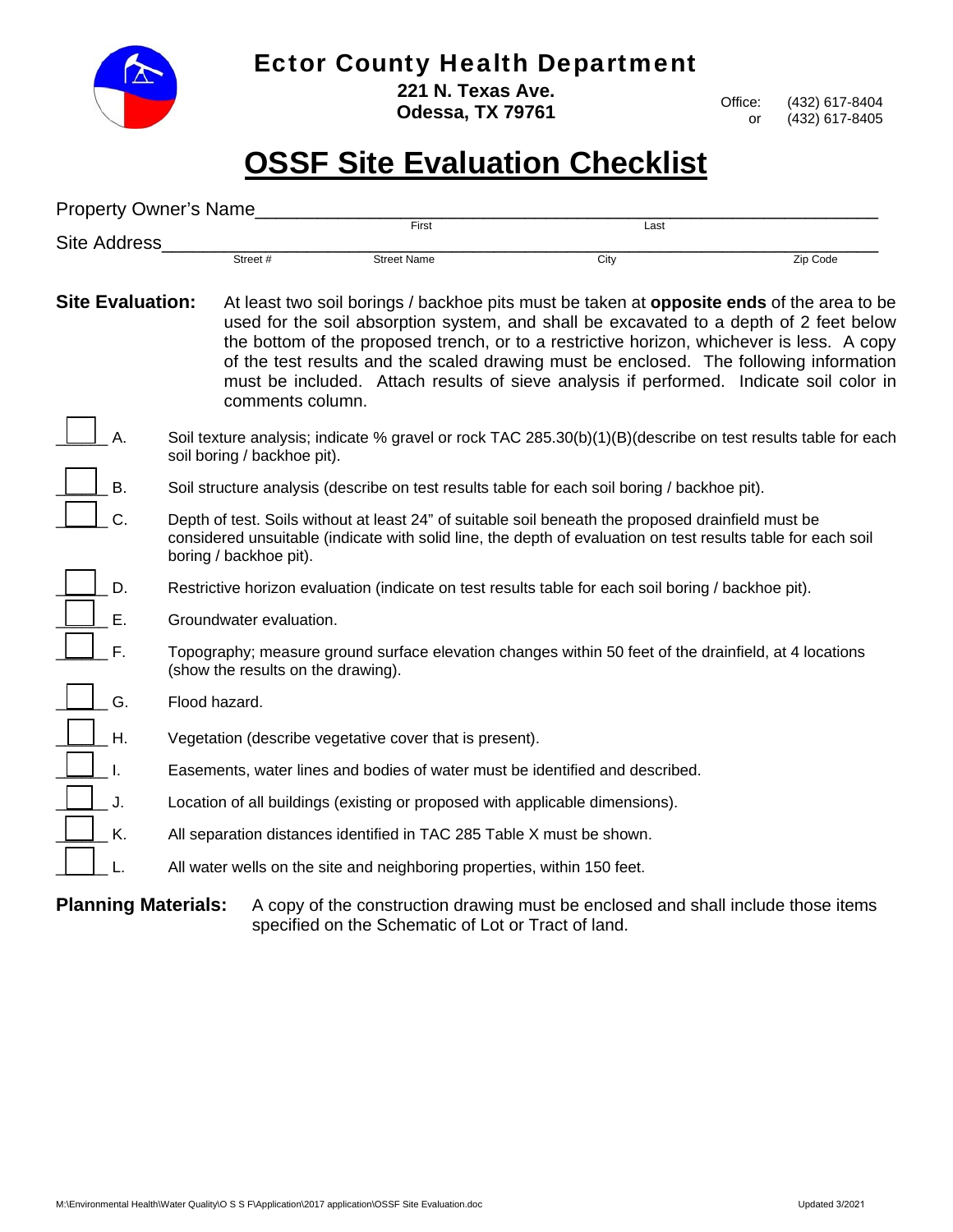

### Ector County Health Department

**221 North Texas Odessa, Texas 79761** 

Office: (432) 498-4141 Facsimile: (432) 498-4143

## **OSSF Site Evaluation Form**

| <b>Property Owner's Name</b> |                                 |                    |                |          |
|------------------------------|---------------------------------|--------------------|----------------|----------|
|                              |                                 | First              | Last           |          |
| <b>Site Address</b>          |                                 |                    |                |          |
|                              | Street #                        | <b>Street Name</b> | City           | Zip Code |
| <b>Site Evaluator</b>        |                                 |                    | License Number |          |
|                              | Proposed Drainfield Panel Depth |                    | Date Performed |          |

- At least two soil evaluations must be performed on the site, at opposite ends of the proposed disposal area. We recommend more than two. The results of each soil evaluation must be shown on separate tables (provided)
- **Locations of soil evaluations must be shown on the drawing.**
- **For surface disposal, soil evaluations must be performed to a depth of at least 2 feet below the** proposed excavation depth, and the surface horizon evaluated.
- **Describe each soil horizon and identify any restrictive features in the space provided.**
- **Draw horizontal lines at all changes in soil texture or structure and the final depths.**

Soil Boring / Backhoe Pit #\_\_\_\_\_\_ Test Results Table

| Depth<br>in Feet | Textural<br>Class | Structure<br>(if applicable) | Drainage Mottles/<br>Water Table | Restrictive<br>Horizon | Comments |
|------------------|-------------------|------------------------------|----------------------------------|------------------------|----------|
| $--0--$          |                   |                              |                                  |                        |          |
| $--1--$          |                   |                              |                                  |                        |          |
| $--2--$          |                   |                              |                                  |                        |          |
| $-3-$            |                   |                              |                                  |                        |          |
| ---4---          |                   |                              |                                  |                        |          |
| $-5-$            |                   |                              |                                  |                        |          |
| ---6---          |                   |                              |                                  |                        |          |
| $--7--$          |                   |                              | Maximum                          |                        |          |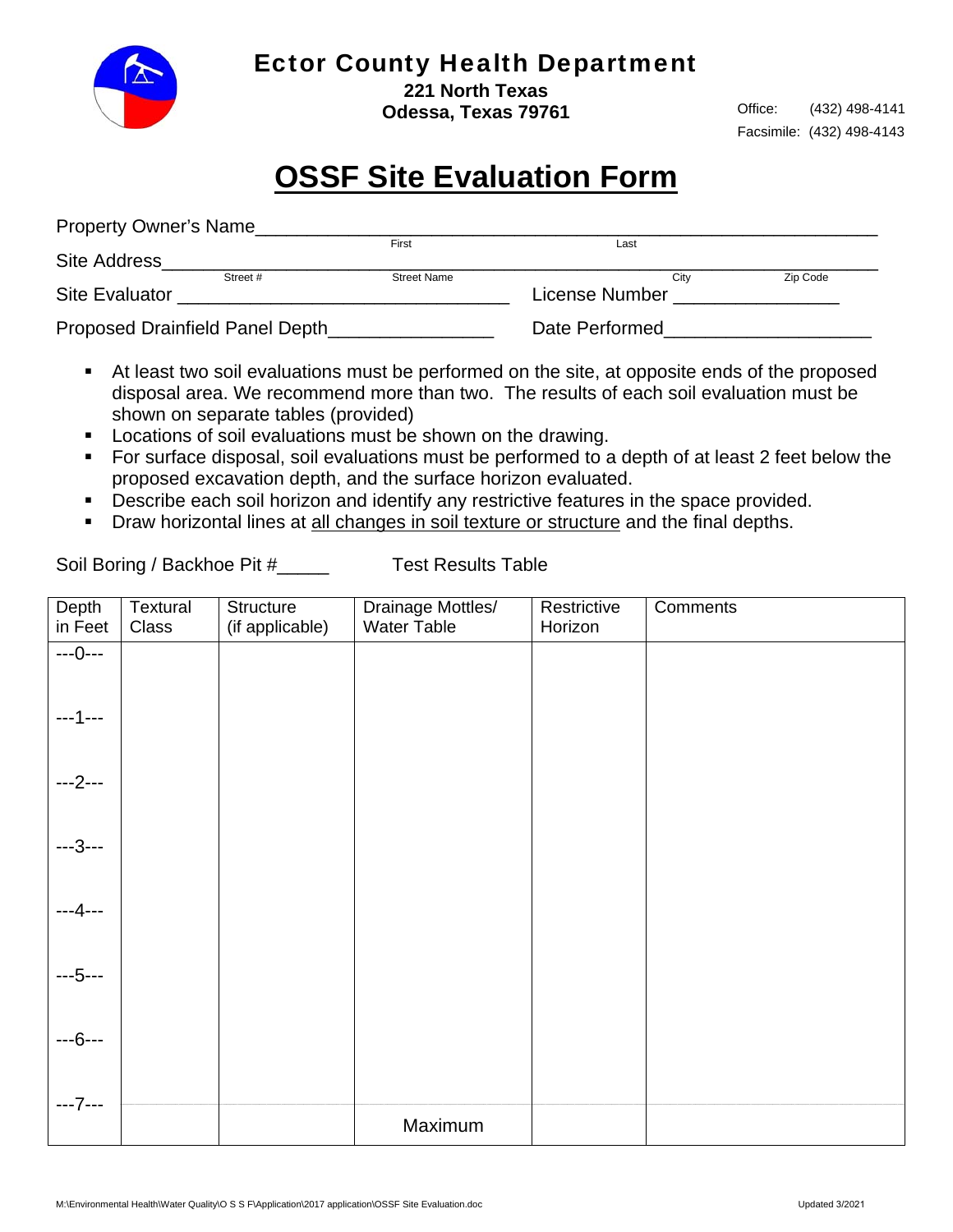

## **OSSF SITE EVALUATION FORM (CONTINUED)**

#### Soil Boring / Backhoe Pit #\_\_\_\_\_ Test Results Table

| Depth<br>in Feet | Textural<br>Class | Structure<br>(if applicable) | Drainage Mottles/<br>Water Table | Restrictive<br>Horizon | Comments |
|------------------|-------------------|------------------------------|----------------------------------|------------------------|----------|
| $---0---$        |                   |                              |                                  |                        |          |
|                  |                   |                              |                                  |                        |          |
| ---2---          |                   |                              |                                  |                        |          |
| -3---            |                   |                              |                                  |                        |          |
| --4---           |                   |                              |                                  |                        |          |
| ---5---          |                   |                              |                                  |                        |          |
| ---6---          |                   |                              |                                  |                        |          |
| --- / ---        |                   |                              |                                  |                        |          |
|                  |                   |                              | Maximum                          |                        |          |

Classification of Soil identified during evaluation, consistent with TAC 285.30(b)(1)(a)

(circle type soil) Class Ia Ib II III IV

| Percent (%) gravel or rock identified in drainfield soil that will be located one foot |   |
|----------------------------------------------------------------------------------------|---|
| above and two feet beneath leaching chamber panel base.                                |   |
| TP #1 Depth collected                                                                  | % |
| TP #2 Depth collected                                                                  | % |

Is the site suitable for Standard Absorptive Drainfield (circle)?  $\Box$  Yes  $\Box$  No

I certify that the above statements are true and are based on my own field observations and testing conducted, as applicable.

| <b>Signature of Site Evaluator</b> |  |
|------------------------------------|--|